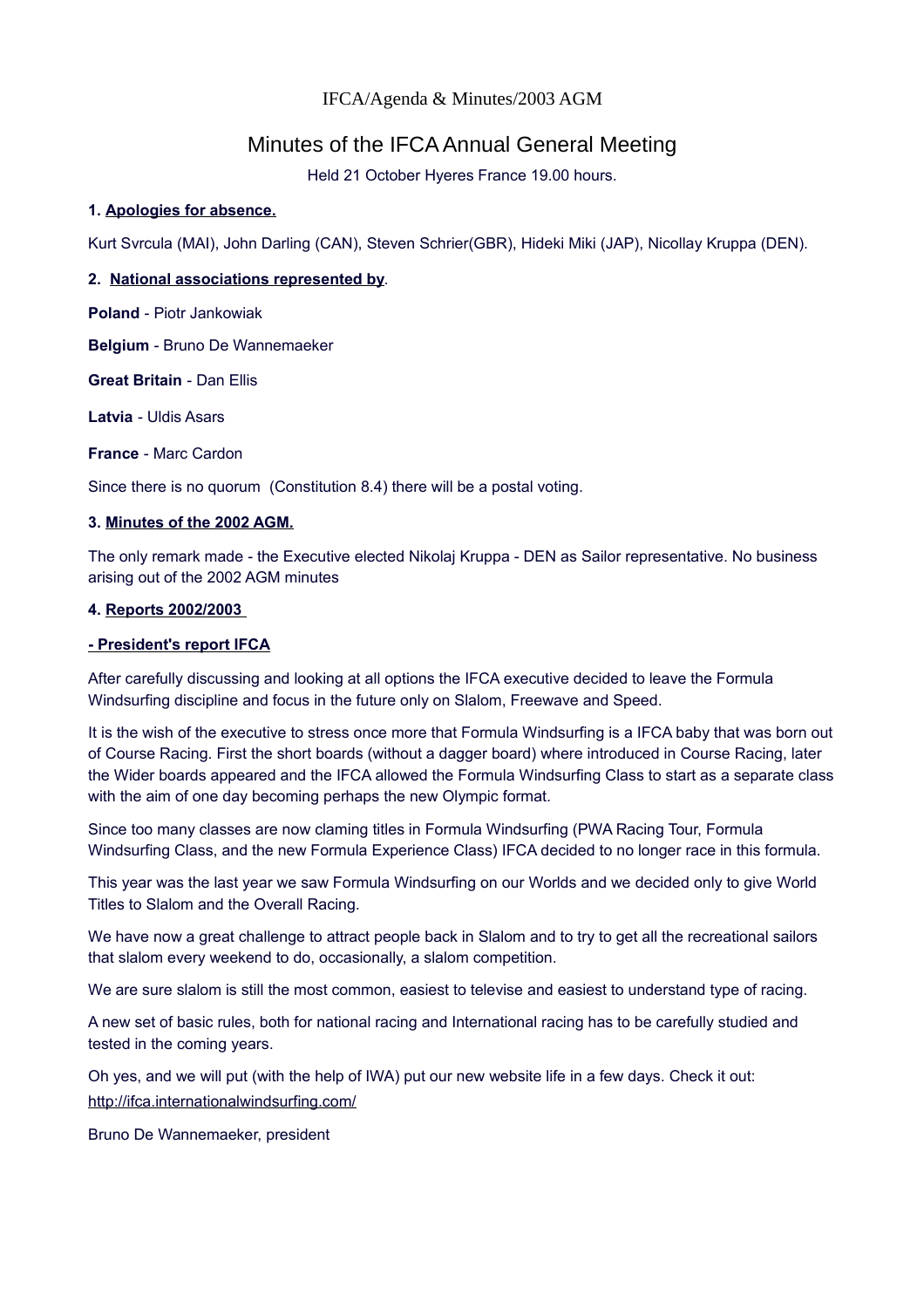# **- Secretary's report IFCA**

At the I.F.C.A. Annual General Meeting held Aug. 24, 2002 in Ostende, Belgium, the Executive members were confirmed: Bruno de Wannemaeker (BEL) as President, Piotr Jankowiak (POL) and Kurt Svrcula (MAL) as Vice-President; Hideki Miki (JAP) and Luc Rogiers (BEL) committee members, John Darling (CAN) Hon. Secretary, and Steven Schrier (GBR) as Class Measurer. Steven, who has been our Hon. Secretary since 1988 was thanked for his long-time past contribution as class President.

As well, Lucy Horwood (GBR) and Nikolaj Kruppa (Denmark) became representatives of IFCA funboarders.

# **Activities:**

IFCA attended the December 2001 ISAF Manufacturers' meeting in Paris, at which the project Formula Experience was introduced to general agreement. The success of the first official FE European championships in Brest, France, demonstrated the potential of this new Junior/Youth/Novice format

In February 2002 Bruno de Wannemaeker was elected Chairman of the I.W.A. for one year. The IWA's website rapidly became a very successful tool for both "general windsurfing" and "class related" matters.

## **World Championships 2002**

The 2002 IFCA World Championships took place in Westende, Belgium, and attracted 68 Men and 8 Women from 18 countries and 4 continents. Steve Allen from Australia and Lucy Horwood from the UK took the World titles

At the IFCA AGM President Bruno reported that the 2002 Worlds were unique in that the traditional slalom event had been put aside in favor of a two-discipline Formula and Freestyle event. The intention is to restore Slalom as the primary discipline at the 2003 IFCA Worlds which will be held at Hyeres, France in October.

# **Windsurfing racing rules**

At the I.S.A.F. Windsurfing Committee meeting in November, the IFCA representative Lucien Rogiers was appointed to act as the liaison between the classes and the ISAF. Following the decision of the Committee that the windsurfing classes should propose a revised Appendix B of the RRS, Luc presented his draft "Appendix B - Windsurfing Racing Rules" on November 24 to the windsurfing community for general discussion. The intention is that these documents replace the Funboard Racing Rules (FRRs) and constitute a unified set of rules for all windsurfing disciplines.

Herewith I respectfully submit the IFCA Class Report for 2002.

John Darling, Honorary Secretary IFCA

# **- Financial Report IFCA**

Bruno De Wannemaeker commented the de IWA Income & Expenditure by Class for the periods January trough December 2002 and 1 January to August 2003.

Since all expenses and Income for the class are handled through IWA, the IFCA reserve money is almost not touched (only bank charges and interests will be invoiced and received in 2003)

IFCA financial report:

total assets on 31/12/01 - 10.262 Eur.

total assets on 31/12/02 - 9.235,54 Eur.

total assets on 31/10/03 - 9.213,04 Eur.

See enclosed excel documents with

- [IFCA 1998 -2003 information up to end October 03 and \(att1\)](http://ifca.internationalwindsurfing.com/page0101v01.htm)
- the IWA overview until end September.(att2) (e-mail [iwaoffice@internationalwindsurfing.com](mailto:iwaoffice@internationalwindsurfing.com) to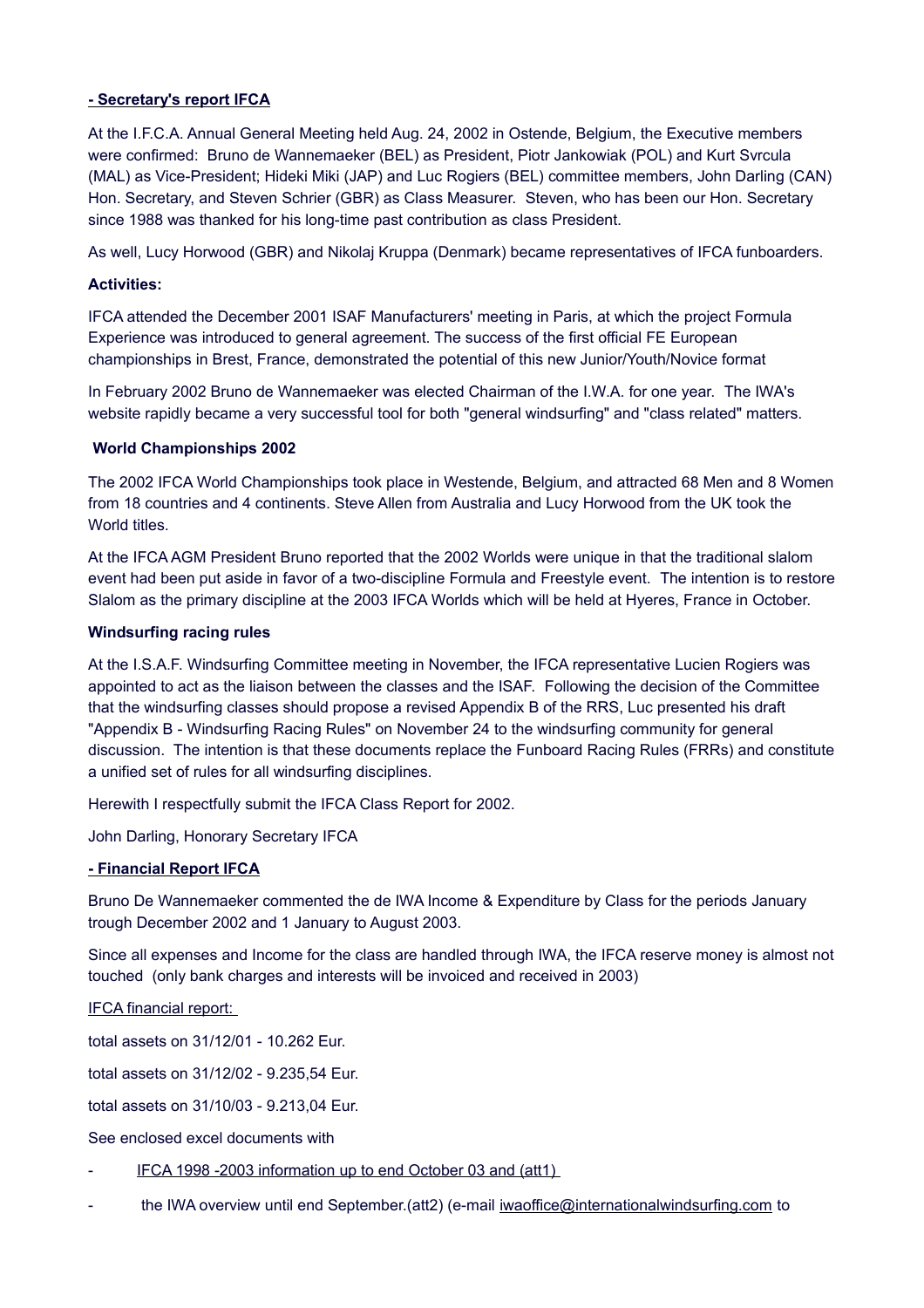request copy)

Bruno De Wannemaeker, treasurer IFCA

# - **I.W.A Report.**

From February 2003 I left the chair as president of IWA and Ceri Williams of the FW class took over. In my year of the chair I focused on 3 items: Try to get as much MNA's to join, the sailnumber issue and the new Appendix B.

Ceri says: The IWA has been working in 2003 to fulfil its declared Role: "to unite, assist and serve" the sport of Windsurfing, and its member Classes. We should UNITE behind the "flag carrier" for our sport - Olympic Windsurfing. We must "rationalise" our competition structure - proliferation of classes and titles only leads to confusion and missed opportunities. We must continue to deliver - and improve - the quality of events programmed; attract new participants into the sport, keep current sailors motivated, and encourage back into the sport the vast pool of sailors currently "dormant"!

ASSIST and SERVE - amongst the initiatives introduced: The White Paper - 2008 Olympic Equipment; The "Longboard" Racing Sructure2003/2004; Formula Windsurfing Structure - and Youth /Junior Policy; IFCA "formula" Slalom; review of the racing rules; and many more .

The IWA employs 2 persons: administrative secretary Annie Smith from Hayling Island and Rory Ramsden, former IMCO-men and now as executive secretary.

Bruno De Wannemaeker, president IFCA

# **5. Slalom and Freewave equipment and class rules**

During the meeting we discussed about possible new rules for Slalom and Freewave from 2004 onwards. Valuable input came from Kevin Pritchard (USA) and the day after from Antoine Albeau (FRA). Based on this information a first draft was send out to the IWA and IFCA executive. A lot op people, including Phil Mc Gain of PWA, congratulated us on the work already done and gave us additional input.

A final submission will be presented, after postal approving by our MNA's, to the ISAF Conference in Barcelona, effective from 2004 onwards. (See Att3)

## **6. 2004 and onwards event schedule.**

A - Freewave = Wave/Freestyle

## **A1 - European Championship 2004 = European Freestyle tour 2004.**

## **A2 - World Championship 2004.**

Guincho Portugal

21 - 24 July 2004 (tbc) date overlap with Fuerte PWA event !!!

15.000 Euro

# **B - Slalom.**

## **B1 - European Championship Slalom (tbc)**

Paros - Greece

June or September 2004

20.000 euro

## **B2 - Other Continental Championships Slalom**

To investigate: